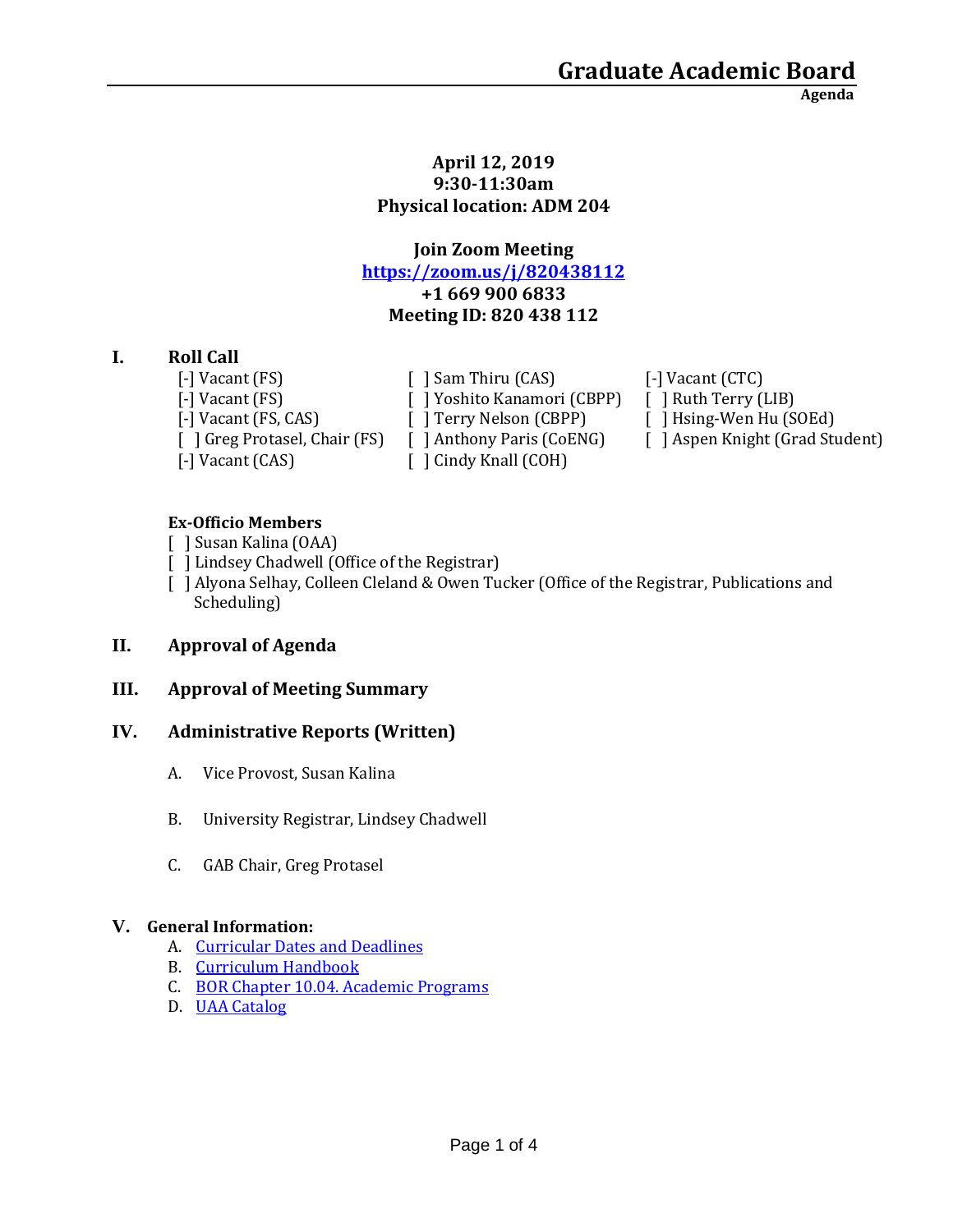**Agenda**

# **VI. Program/Course Action Request/Policy - Second Readings**

# **VII. Program/Course Action Request/Policy – First Readings**

## **Courses**

3/12/2019 Chg [CE A639: Loads on Structures](https://nextcatalog.uaa.alaska.edu/courseleaf/courseleaf.cgi?page=/courseadmin/1302/index.html&step=tcadiff)

# **Programs**

**VIII. Old Business**

# **IX. New Business**

# **X. Informational Items and Adjournment**

A. Next Meeting: April 26, 2019 (ADM 204)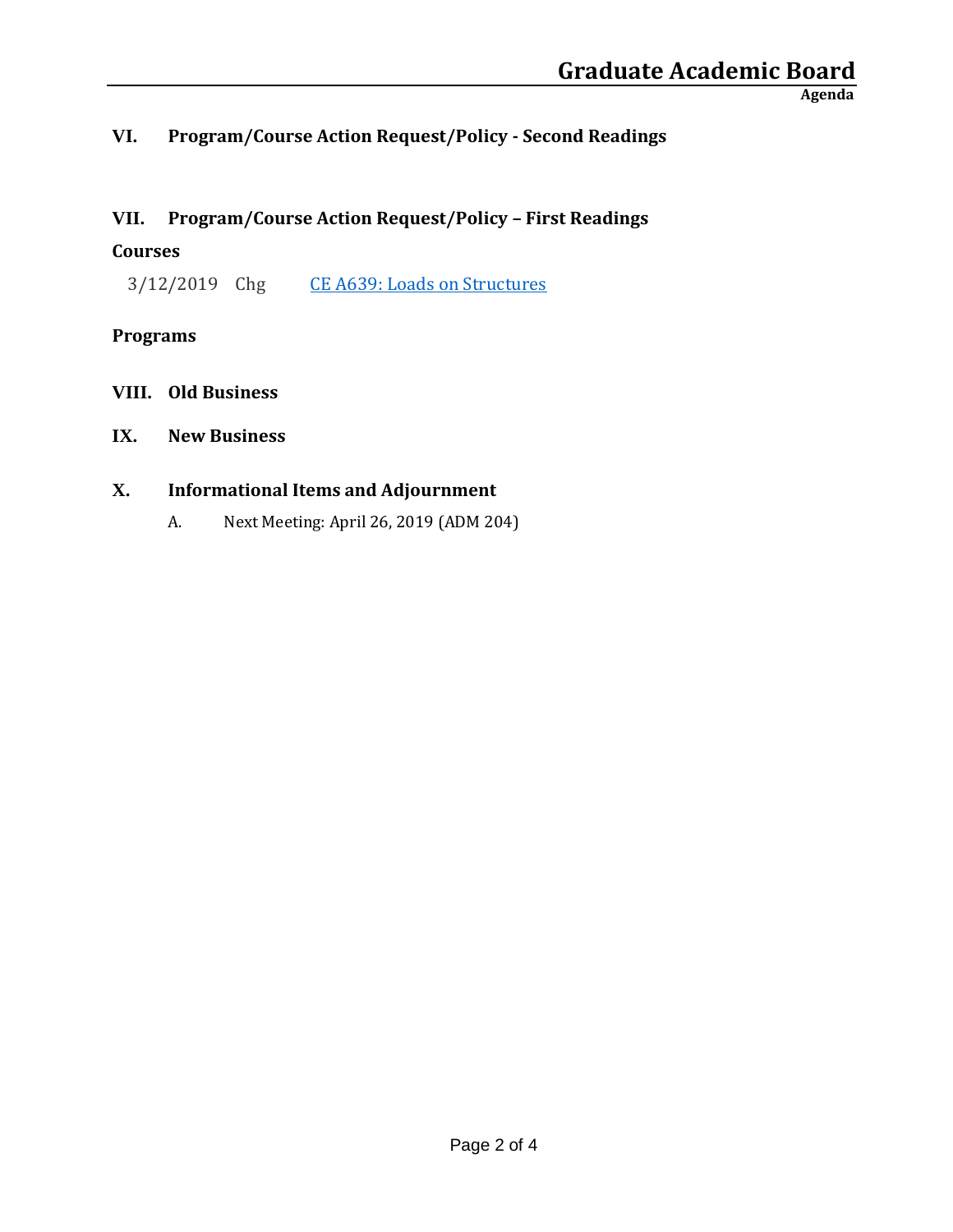## **Summary March 22, 2019 9:30-11:30am Physical location: ADM 204**

**Join Zoom Meeting <https://zoom.us/j/820438112> +1 669 900 6833 Meeting ID: 820 438 112**

### **XI. Roll Call**

[-] Vacant (FS) [X] Sam Thiru (CAS) [-] Vacant (CTC) [-] Vacant (CAS) [X] Cindy Knall (COH)

[-] Vacant (FS) [X] Yoshito Kanamori (CBPP) [ ] Ruth Terry (LIB) [-] Vacant (FS, CAS) [X] Terry Nelson (CBPP) [X] Hsing-Wen Hu (SOEd)

[X] Greg Protasel, Chair (FS) [X] Anthony Paris (CoENG) [X] Aspen Knight (Grad Student)

### **Ex-Officio Members**

- [ ] Susan Kalina (OAA)
- [X] Lindsey Chadwell (Office of the Registrar)

[ ] Alyona Selhay, Colleen Cleland & Owen Tucker (Office of the Registrar, Publications and Scheduling)

- **XII. Approval of Agenda** *Approved.*
- **XIII. Approval of Meeting Summary** *Approved.*

### **XIV. Administrative Reports (Written)**

- D. Vice Provost, Susan Kalina
- E. University Registrar, Lindsey Chadwell
- F. GAB Chair, Greg Protasel

### **XV. General Information:**

- A. [Curricular Dates and Deadlines](https://www.uaa.alaska.edu/academics/office-of-academic-affairs/dates-and-deadlines.cshtml)
- B. [Curriculum Handbook](https://www.uaa.alaska.edu/academics/office-of-academic-affairs/curriculum/_documents/Curriculum%20Handbook%202-9-18.pdf)
- C. [BOR Chapter 10.04. Academic Programs](https://www.alaska.edu/bor/policy/10-04.pdf)
- D. [UAA Catalog](https://www.uaa.alaska.edu/students/registrar/catalogs/index.cshtml)